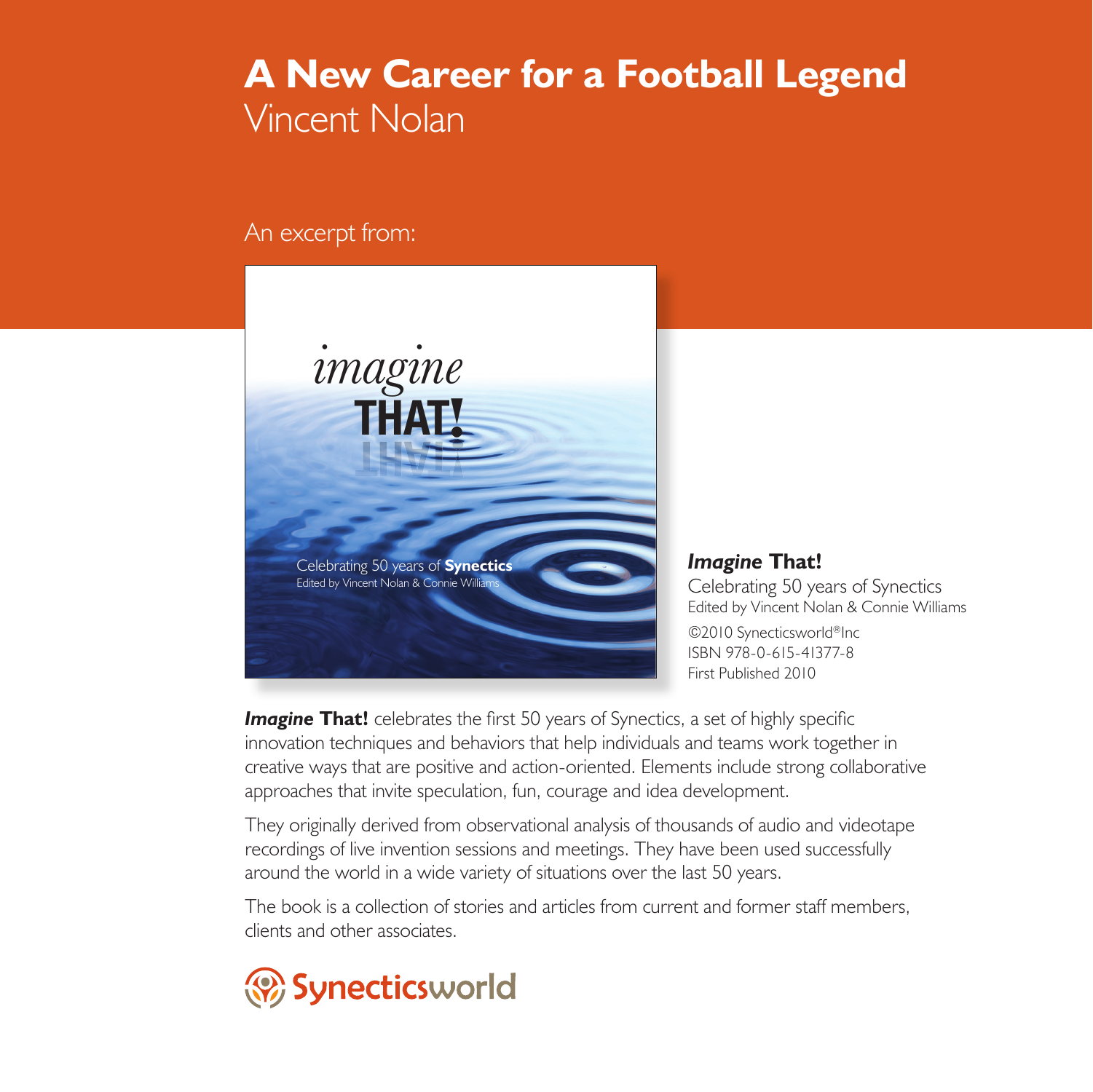## **A New Career for a Football Legend**

Vincent Nolan



George Cohen became a British football legend as a member of England's 1966 World Cup winning team. It is the only time England has won the Cup and George, along with his team mates, was a national hero. He also happened to be my neighbour.

Sadly a severe knee injury ended his career prematurely and after spending a while on the coaching side of the game, George began to consider whether he wanted to spend the rest of his career in football. However, having left school at 15 with only one exam pass (in Technical Drawing) and done nothing but play football since then, he had no obvious experience or qualifications for anything else.

My wife and I had just returned from our first Synectics training course in September 1971, with the intention of setting up a Synectics business in the UK. We invited George and his wife Daphne to let us try out our new-found